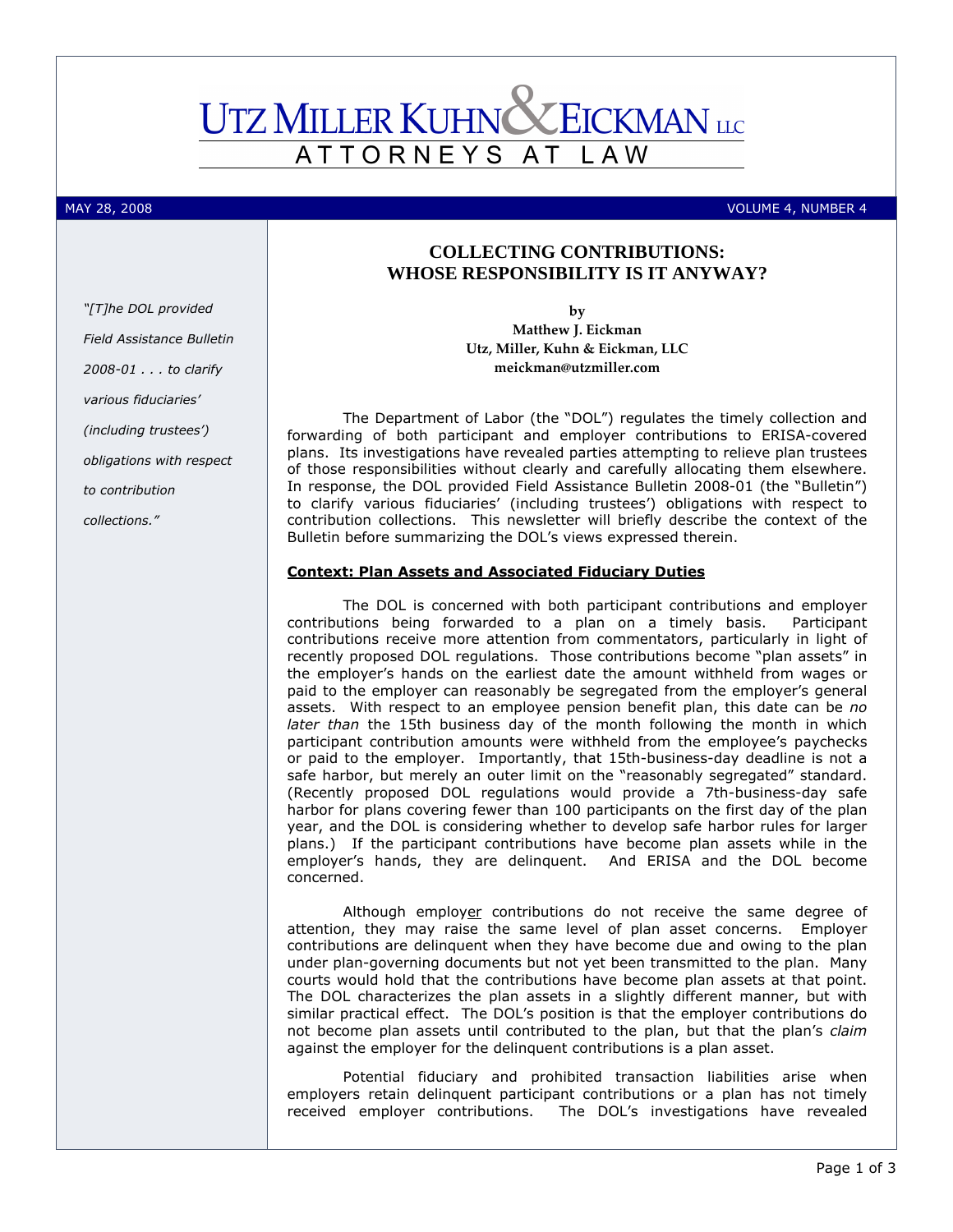"In sum, authority over a plan's claim for delinquent contributions must be assigned to one of the following: (1) a plan trustee with discretionary authority over plan assets; (2) a directed trustee; or (3) an investment manager."

Utz, Miller, Kuhn & Eickman, LLC 7285 West 132nd St. Suite 320 Overland Park, KS 66213

Phone: 913.685.0970 Fax: 913.685.1281

### Matthew J. Eickman

meickman@utzmiller.com Phone: 913.685.0749 Fax: 913.685.1281

Gregory B. Kuhn gkuhn@utzmiller.com Phone: 913.685.0774 Fax: 913.685.1281

Eric N. Miller emiller@utzmiller.com Phone: 913.685.8150 Fax: 913.685.1281

John L. Utz jutz@utzmiller.com Phone: 913.685.7978 Fax: 913.685.1281

www.utzmiller.com

The information in this newsletter is of a general nature only and does not constitute legal advice.

Consult your attorney for advice appropriate to your circumstances.

agreements purporting to relieve trustees of the fiduciary responsibility to collect, monitor, and forward both types of those contributions. That prompted the DOL to issue the Bulletin, which clearly addresses various fiduciaries' responsibilities, as well as the permissibility and implications of relieving certain trustees of contribution collection responsibilities.

## Trustee Responsibility

 The analysis must begin with the presumption that the collection responsibility rests with the trustee (subject to exceptions discussed in the next paragraph). Under common law, trustees bear fundamental duties to preserve and maintain trust assets, and to enforce valid claims held by the trust. In addition, a trustee is always a fiduciary under ERISA as a result of – and to the extent of – its authority and control over plan assets. It must discharge its fiduciary duties, including the collection of contributions, prudently and solely in the plan participants and beneficiaries' interests. ERISA allows named fiduciaries to appoint multiple trustees and to allocate trustee responsibilities among trustees, but does not otherwise allow trust documents to simply excuse trustees from their duties under ERISA.

 ERISA provides two exceptions to the general requirement that exclusive authority and discretion to manage and control plan assets be vested in one or more plan trustees. First, a plan may expressly provide that the trustee is subject to the direction of a named fiduciary who is not a trustee (that is, a "directed trustee" relationship). Second, the authority to manage, acquire, or dispose of plan assets may be delegated to one or more investment managers. The DOL cautions that parties must be clear and careful to ensure the documents support the reliance upon either of these exceptions. Where the plan and trust documents are ambiguous, the DOL reasons that the ambiguity should be resolved in favor of trustee responsibility (rather than a manner that relieves trustees and investment managers from responsibility).

 In sum, authority over a plan's claim for delinquent contributions must be assigned to one of the following: (1) a plan trustee with discretionary authority over plan assets; (2) a directed trustee; or (3) an investment manager.

## Named Fiduciary Responsibility

So, since employers or other named fiduciaries are not among the three fiduciaries discussed above, does an employer or named fiduciary really need to be concerned with these issues? Well, yes. A named fiduciary responsible for appointing trustees does not simply get off the hook. A named fiduciary must, instead, ensure that the obligation to collect contributions is appropriately assigned in one of the manners listed above. We mentioned earlier that the DOL has discovered trust agreements that would relieve plan trustees of any responsibility to monitor and collect delinquent contributions. The DOL allows such an approach, but also requires the named fiduciary to ensure that another trustee or investment manager has the responsibility. If not, the fiduciary with authority to hire the trustees may be liable for plan losses due to a failure to collect contributions. Accordingly, this potential exposure should motivate employers and other named fiduciaries to ensure the plan and trust documents' terms allocate contribution collection responsibilities as discussed in the Bulletin.

## More for Trustees

After describing named fiduciaries' responsibilities and acknowledging that a discretionary trustee could shed its contribution collection responsibilities, the DOL explicitly emphasized that the ball could find its way back into any trustee's court. Even if the trust agreement's terms relieve a particular trustee from the responsibility to monitor and collect contributions, that trustee (including a